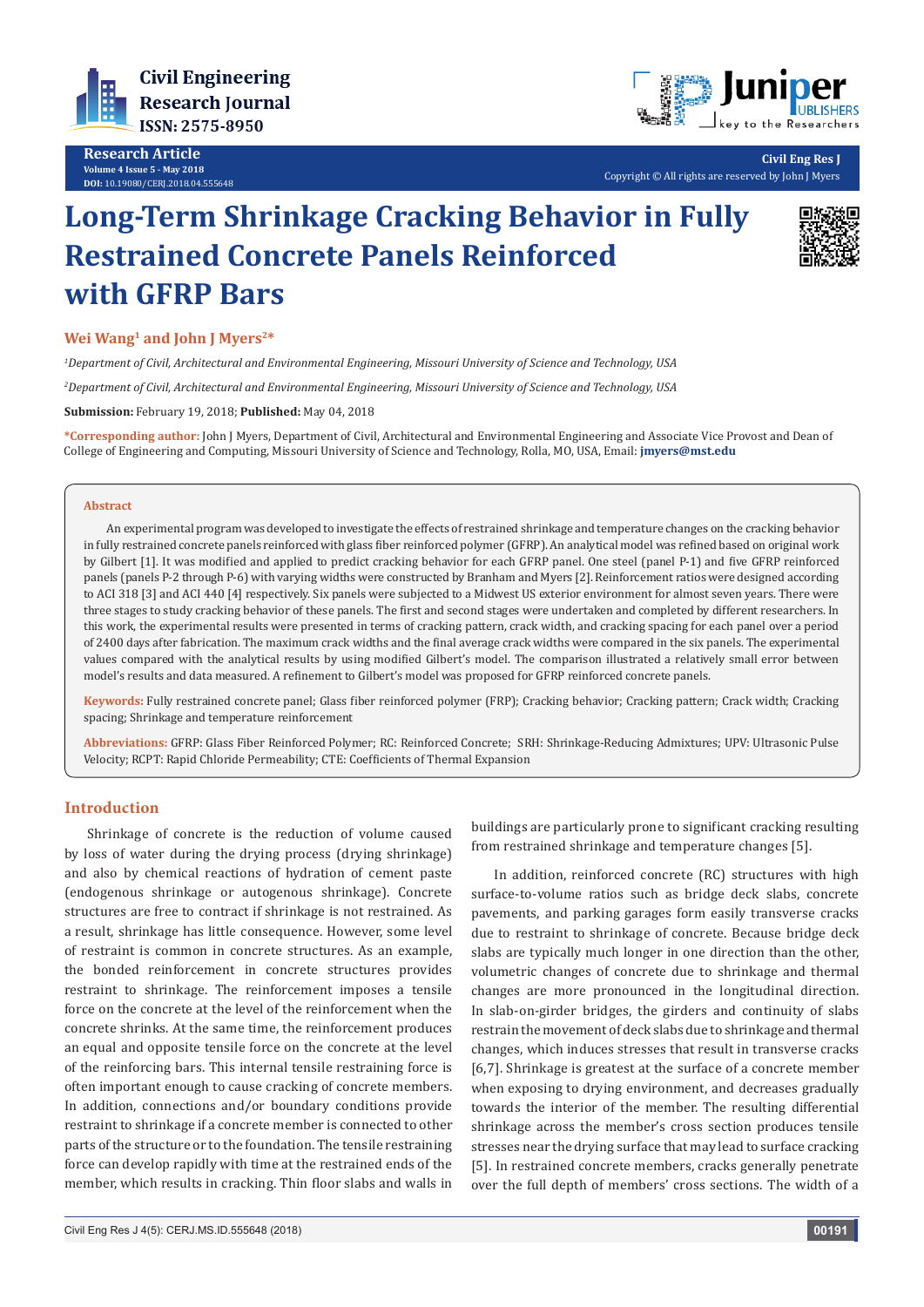crack depends on the quantity, orientation, and distribution of the reinforcing bars crossing the crack. The bond characteristics between concrete and reinforcement bars also can influence the width of the crack.

Full-depth cracks are generally considered the most severe form of bridge deck slab cracking. Due to the use of deicing salts, the chlorides penetrate the concrete and reach the steel reinforcement through cracks. They will attack the concrete surrounding the reinforcing bars, which makes the pH value of the concrete drop. They serve as the catalyst that breaks down the protective alkalinity layer around the reinforcing bars and allow oxygen and moisture to initiate the corrosion process. The corrosion of steel reinforcement can cause some undesirable consequences for reinforced concrete. Therefore, the noncorrodible glass fiber reinforced polymer (GFRP) bars have been applied due to their lower cost, higher tensile capacity, and lower weight to decrease the corrosion problem of conventional reinforcing steel. GFRP bars, however, have relatively lower modulus of elasticity than steel bars, which can result in wider cracks in concrete structures reinforced with GFRP bars. Although GFRP bars cannot be corroded like steel bars, GFRP-RCs are still susceptible to other forms of deterioration due to harsh environments involving deicing chemicals, sulfate salts and alkalis, which can readily infiltrate concrete through cracks [8].

There are extremely limited data that are available on longterm restrained shrinkage cracking field studies of RC members particularly members with GFRP. Therefore, this work examines crack patterns of in concrete panels reinforced with GFRP bars during seven years including the effect of panel size with low GFRP longitudinal reinforcement ratio on long-term shrinkage cracking under field environment to find a more reasonable reinforcement ratio of GFRP-reinforced concrete for shrinkage and temperature reinforcement, and to compare crack width using a published analytical model [1].

## **Previous Works**

The objective of the original study was to investigate the appropriateness of the ACI 440.1R code in designing secondary reinforcement for GFRP. An experimental program was developed to investigate the effects of temperature and shrinkage of the concrete on crack widths in concrete panels reinforced with GFRP bars. Six panels were constructed; one steel control and the ACI 318 lower limit for secondary reinforcement, and five subsequent panels reinforced with GFRP bars at varying reinforcement ratios. A finite element analysis was also done to further investigate the effects of temperature and shrinkage on the RC panels. It was concluded from experimental testing that the ACI 440.1R code was overly conservative in estimating the amount of secondary reinforcement needed to control the effects of temperature and shrinkage [2].

The second stage of this overall program was performed approximately one-and-a-half years after the finish of the first period. Its objective was to determine how crack patterns have changed in the time since the end of the previous study. In addition, this second study was used to determine whether the conclusions drawn from the first portion of the experiment still seemed to apply. This study supported the plausibility of using GFRP reinforcement in place of steel [9]. Since GFRP does not have problems with corrosion, unlike steel, larger crack widths may be tolerated, as long as aesthetics is not a concern.

Early-age cracking of concrete bridge deck slabs, typically resulted from autogenous shrinkage, drying shrinkage, and thermal changes, could produce several disadvantageous influences on long- term behavior and durability. As water is consumed by the ongoing hydration process, the voids empty, and capillary stresses are generated resulting in a volumetric shrinkage. Autogenous shrinkage is concrete volume change occurring without moisture transfer to the environment [10]. There are enough water in concrete voids to provide hydration reaction, and stresses associated with autogenous shrinkage do not develop when the ratio of water to cement or cementitious material (w/cm) exceeds 0.42 [11]. In this paper, w/cm of the concrete was 0.5, the autogenous shrinkage, therefore, was not major reason to cause the concrete panels volume change.

Thermal changes of concrete from hydration processes can increase the early-age cracking tendency of freshly placed concrete bridge decks. Higher thermal stresses in fresh concrete would produce when increasing placement and curing temperature. The early-age cracking of bridge deck concrete occurs when the thermal stresses exceed its tensile strength [12]. The ambient temperature and humidity variations mainly control the shrinkage of concrete. Transverse cracking of concrete bridge deck slabs commonly occurred in bridge superstructures after concrete hardens [6]. In addition, reinforcement bars create internal restraint and can limit transverse crack width as shrinkage and thermal changes generated tensile stress in concrete that exceeded the tensile strength of concrete. However, the internal restraint of reinforcement can be ignored or is negligible compared with external restraints like adjoining members or the continuity of concrete bridge deck slabs that could cause restrained shrinkage cracking [13].

Restrained shrinkage cracking of concrete bridge deck slabs has become a common problem in the United States. Restraint to shrinkage can lead to cracking that is time-dependent, and gradually decays the positive influences of tension stiffening of concrete. Consequently, it makes existing cracks be wider in concrete members [14]. According to a study carried out by Krauss and Rogalla [6], more than 100,000 bridges in the U.S. faced early-age shrinkage cracking problems. Qiao et al. [15] studied the main factors of the early-age cracking in the bridge decks.

According to previous studies [16-18], these causes included low humidity and hot weather, low water-cementitious material ratio, improper mix design with high cement content or high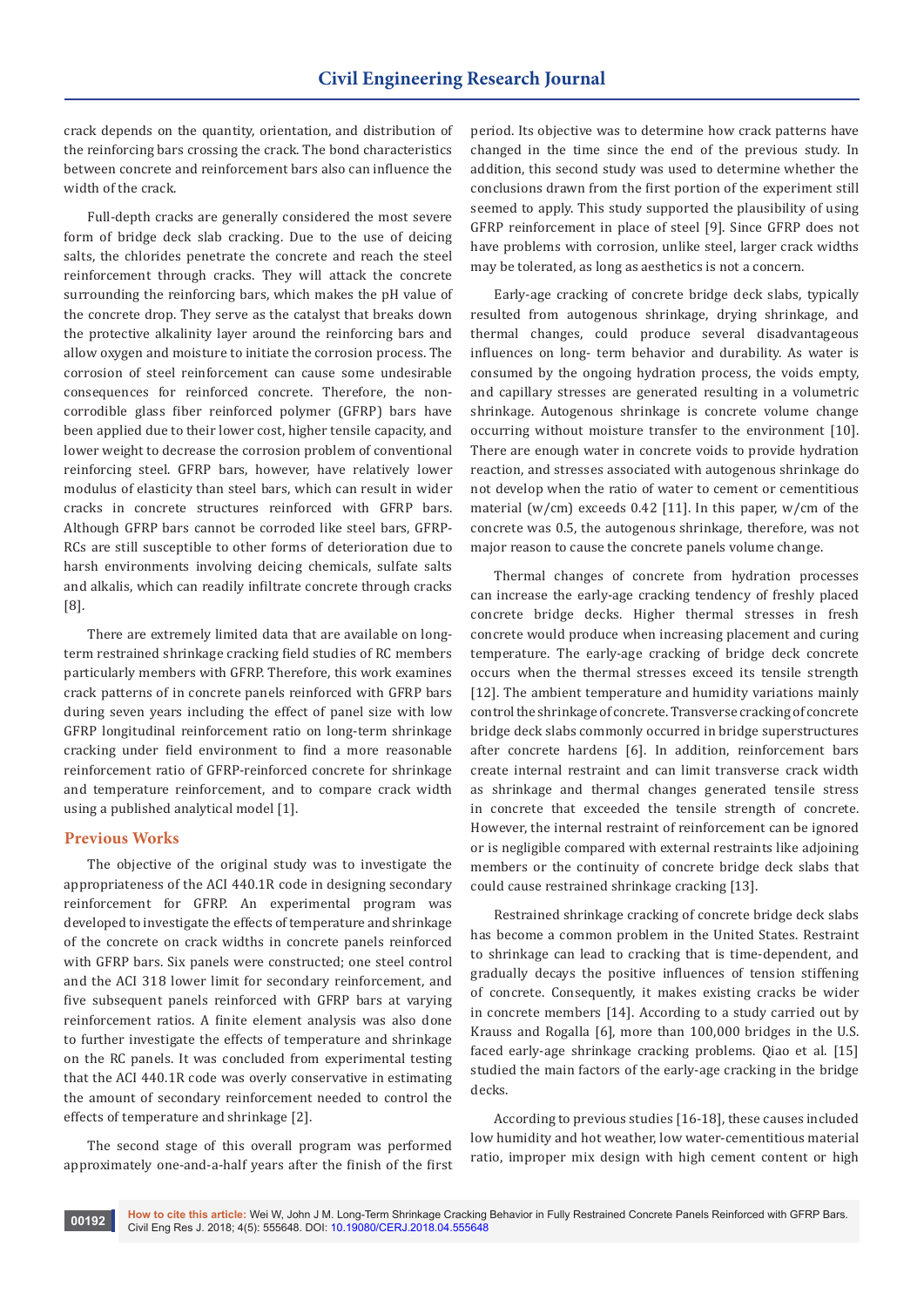quantity of water, restraint from deep longitudinal girders and their connections, low tensile strength of concrete, high modulus of elasticity of concrete, low creep properties, temperature differential between the newly-placed deck and supporting girders with different shrinkage rates, and high curing temperatures. In order to evaluate the causes that affected restrained shrinkage cracking of concrete, they conducted restrained shrinkage ring tests. Finally, shrinkage-reducing admixtures (SRA) were recommended to minimize early-age shrinkage cracking. In addition, larger sizes of aggregates in concrete were also proposed to reduce shrinkage. Gilbert [1] considered shrinkage cracking in fully restrained reinforced concrete (RC) members subjected to direct tension force resulted from dry shrinkage. The mechanism of shrinkage tension cracking was discussed. A reasonable analytical approach that determined average crack width, spacing of cracks, and final stresses in reinforcing bars and concrete was developed.

Nejadi and Gilbert [19] found that shrinkage deteriorated the transition zone between steel and concrete. As a result, the bond at the steel-concrete interface lessened gradually with time. Finally, the distance so on each side of the crack, which the concrete and steel stresses were no longer affected by the occurrence of the crack, increased progressively with time. Therefore, for long-term shrinkage cracking study, the value of so should be multiplied by 1.33.

Nejadi and Gilbert [5] built eight longitudinally restrained concrete slabs reinforced with steel bars with different reinforcement layouts. The slabs were anchored at their ends by concrete blocks. These concrete blocks provided the restraint to shrinkage of slabs. They were considered to be immovable previously. These concrete members, however, also shrank with time. Therefore, a relative movement  $(\Delta u)$  of supports was considered in theoretical analysis. The ultimate average crack width, spacing of cracks, final stress of reinforcement in crack, and ultimate concrete stress away from crack were measured. Finally, they were compared with the theoretical 0072 results using the analytical model developed by Gilbert. They found that the final crack width, the crack spacing, and steel stress at each crack reduced with an increase in the steel area, and the concrete stress away from a crack increased with increasing the reinforcement ratio of concrete slabs. The experimental and theoretical values were similar. However, they considered that crack width and crack spacing could not be predicted with any great accuracy using an analytical model because cracking in restrained reinforced concrete members was extremely variable.

Early-age cracking of bridge deck slabs can increase penetration of harmful elements like chloride ions from deicing salts, which serve as the catalyst that breaks down the protective alkalinity layer around the reinforcing bars and allow oxygen and moisture to initiate the corrosion process. The use of fiber reinforced polymer (FRP) bars can improve corrosion of steel due to their higher resistance to corrode. Ghatefar et al. [20] performed an experimental study on effect of different longitudinal reinforcement ratio (0.30, 0.50, 0.70 and 1.1%) on transverse early-age cracking of GFRP-RC bridge deck slabs (2,500mm long x 765mm wide x 180mm thick). These slabs were fixed at their ends by 1,473 x 1,000 x 1,200mm concrete blocks, which were fastened to the laboratory strong floor before casting. Crack width and strains in GFRP bars and concrete were measured. At the same time, a published model that Gilbert predicted restrained shrinkage cracking was utilized to calculate ultimate GFRP bar stress at the crack and crack width. They found that the average crack width at mid-span and strain in GFRP bars and concrete decreased when increasing reinforcement ratio. The measured final shrinkage crack width and stresses in GFRP bars were compared with the results of Gilbert analytical model. The errors were within 16%. The coefficient of so should be modified to 0.8 instead of 1.33 when GFRP bars replaced steel.

Ghatefar et al. [21] focused on the effect of different environmental conditions on early-age restrained shrinkage cracking of GFRP-RC bridge deck slabs with the reinforcement ratio of 0.7% recommended by the Canadian Highway Bridge Design Code 2006 (CHBDC 2006) for concrete bridge deck slabs reinforced with GFRP bars. The same dimension of concrete slab as that of Ghatefar et al. [20] was used. Two slabs reinforced with GFRP and steel bars were investigated under the laboratory condition. And two specimens reinforced with GFRP bars were experimented under freezing-thawing and wettingdrying conditions. Crack widths, spacing of cracks, and strains in concrete and reinforcing bars were measured. Ultrasonic pulse velocity (UPV), Rapid chloride permeability (RCPT) tests and micro structural analysis were used to investigate degradation of concrete exposed to cyclic conditions. They found that the minimum reinforcement ratio of 0.7% satisfied the serviceability requirements. The results of material tests showed that there was some degradation of concrete exposed to cyclic conditions. At the same time, the theoretical model developed by Gilbert was used to predict crack widths and stresses in GFRP bars. The results illustrated that the experimental results were similar with those predicted by Gilbert analytical model within 17% error.

Although numerous researchers have studied the behavior of shrinkage cracking of concrete elements reinforced with steel and GFRP bars, their studies focused on early-age cracking behavior of GFRP concrete members. There is very limited data to evaluate restrained shrinkage cracking of FRP-RC members under long-term exposure to field environment. Further study, therefore, is needed in this area. This paper contributed an experimental study that investigated the effect of low longitudinal (secondary) GFRP reinforcement ratio on longterm shrinkage cracking in fully restrained concrete element exposed to natural environment. At the same time, a model that was developed by Gilbert initially was modified to predict the cracking behavior for GFRP panels.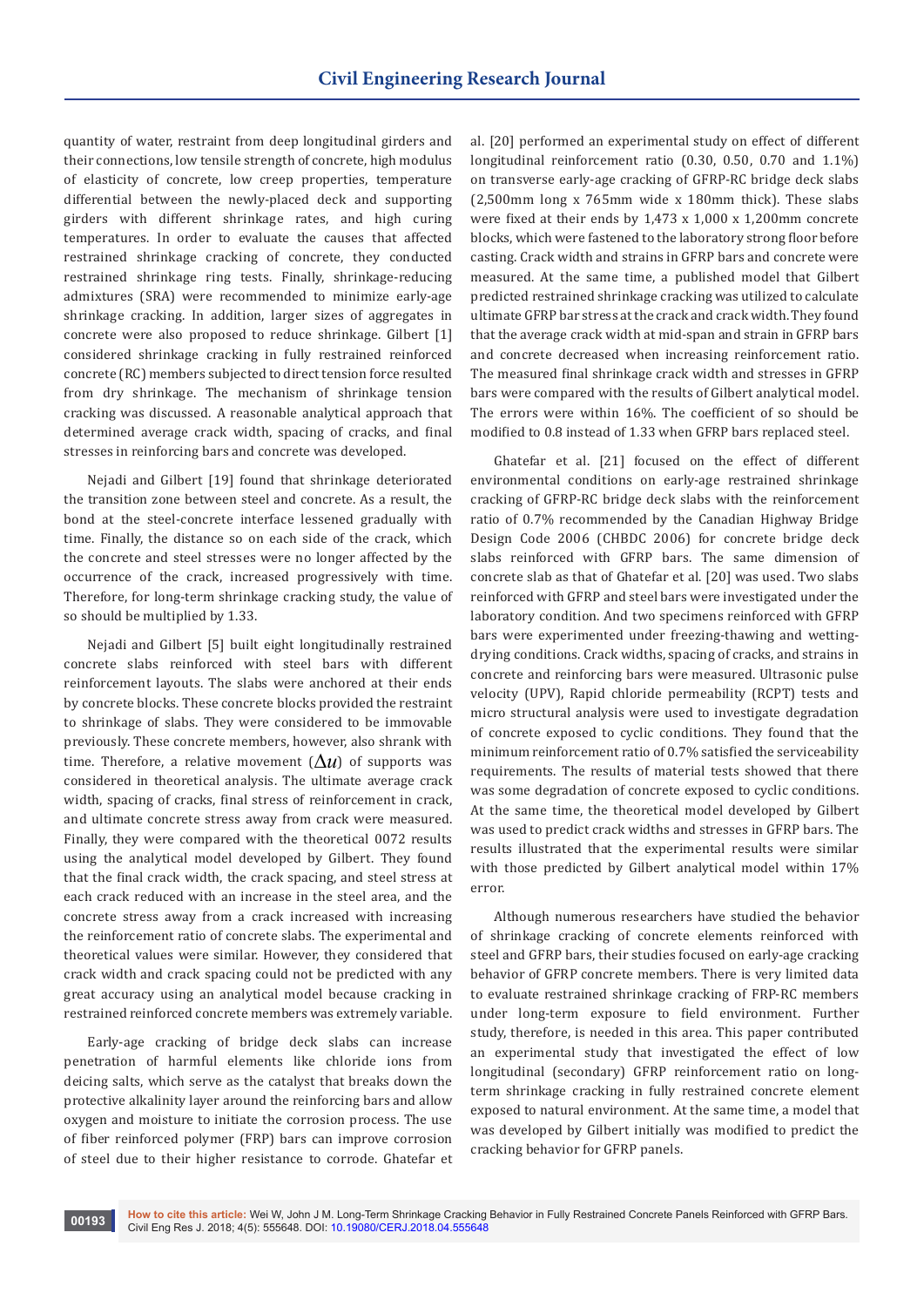# **Experimental Programs**

# **General**

The initial study concentrated on two specifications that set limits and recommendations for design methods when dealing with cracking of reinforced concrete. ACI 318 "Building Code Requirements for Structural Concrete" Section 7.12 sets temperature and shrinkage specifications for concrete reinforced with conventional steel. ACI 440.1R "Code Recommendations for FRP" Section 10 specifies temperature and shrinkage recommendations for concrete reinforced with fiber reinforced

polymers. During the first portion of the experiment (days one through 203), crack patterns were recorded and a related creep and shrinkage study was done on the concrete mix. During the second phase of testing (at 762 days), crack patterns were again recorded to compare to the original data. In the final period of this research, crack patterns and crack widths were compared to the previous results after seven years when the panels were constructed in this paper. Meanwhile, the analytical model developed initially by Gilbert was used to predict the final average crack widths and average spacing of crack for the panels reinforced with GFRP bars.

#### **Experimental test setup**



In this study, six concrete panels with different widths were made. The first specimen was reinforced with 60ksi (413.7MPa) embedded steel reinforcing bars. The latter five specimens were reinforced with 110ksi (758.4MPa) embedded GFRP reinforcement. The panels were cast at a 30 feet (9.14m) span consisting of four spans of 7.5 feet (2.286m). The depth of each panel was 5 inches (127mm). The intermediate supports with #10 GFRP bars, each at 7.5 feet (2.286m), were constructed to attain a roller restraint, so that these panels could move freely in the lateral direction. In order to complete full restraint situation

the panels were detailed with restrained end reinforced concrete blocks (2 feet (0.610m) wide by 3 feet (0.914m) long by 2 feet (0.610m) deep). These blocks restrained sufficiently the continuous span panels. A typical profile view of a panel is illustrated in Figure 1. Reinforcing bars were placed in center of the panels. Figure 2 shows cross section and reinforcement placement for panel.

Table 1 reports the panels ID, reinforcement types and panels' size. All panels were cast outside and left exposed to the field environment for even years.

| Table 1: Summary of panels. |  |
|-----------------------------|--|
|-----------------------------|--|

| Panel | <b>Reinforcement Type</b> | <b>Reinforcement Area</b><br>(mm <sup>2</sup> ) | Length (mm) | Width (mm) | Depth (mm) |
|-------|---------------------------|-------------------------------------------------|-------------|------------|------------|
| $P-1$ | Steel                     | 142                                             | 9144        | 621        | 127        |
| $P-2$ | <b>GFRP</b>               | 168                                             | 9144        | 734        | 127        |
| $P-3$ | GFRP                      | 168                                             | 9144        | 604        | 127        |
| $P-4$ | <b>GFRP</b>               | 168                                             | 9144        | 402        | 127        |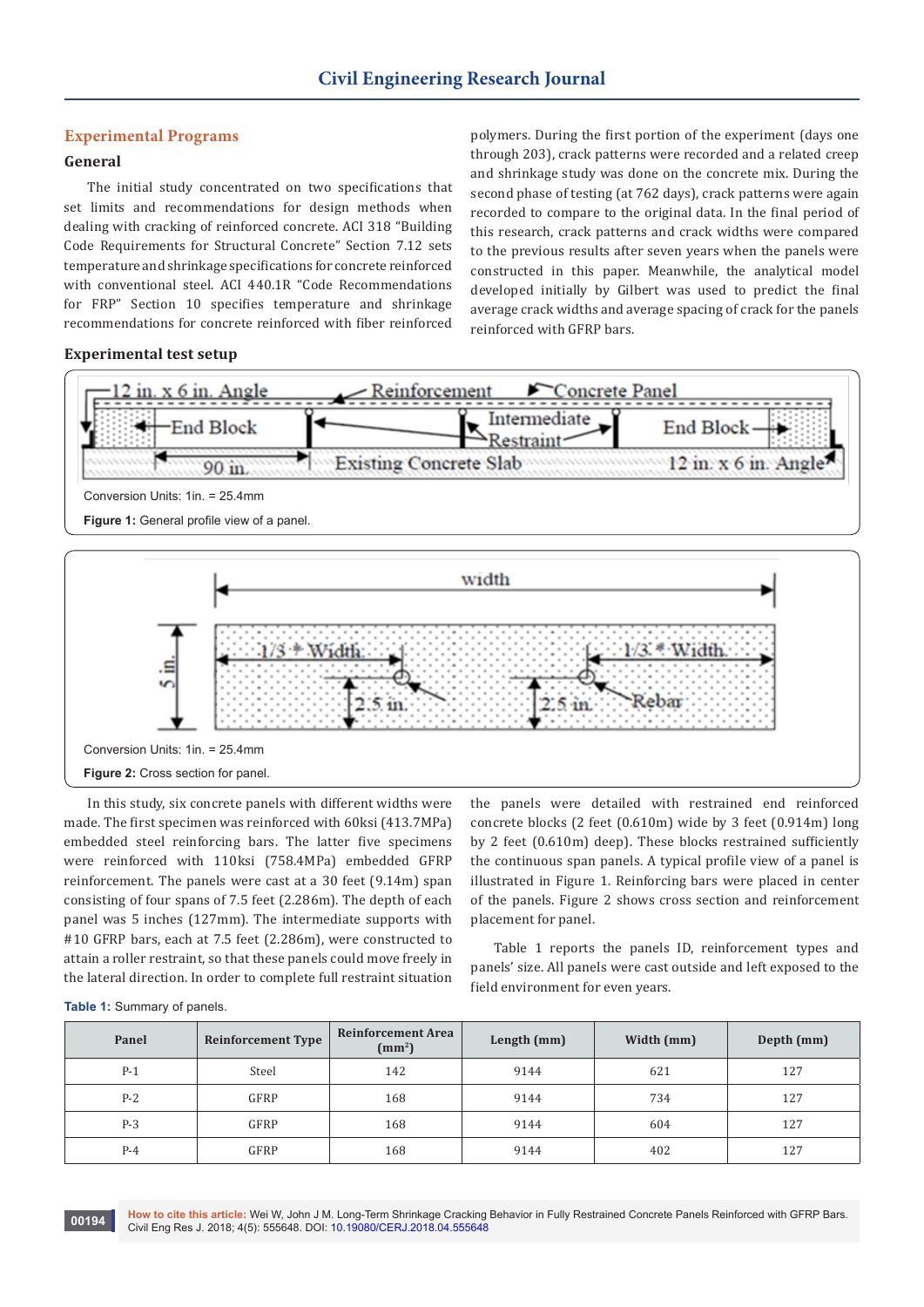| $P-5$                                                                | GFRP | 168 | 9144 | 302 | 127 |  |
|----------------------------------------------------------------------|------|-----|------|-----|-----|--|
| $P-6$                                                                | GFRP | 168 | 9144 | 242 | 127 |  |
| Conversion Units: 1 in. = 25.4 mm, 1in. $2 = 645.16$ mm <sup>2</sup> |      |     |      |     |     |  |

## **Concrete properties**

The panels were cast using a 4,000psi (27.58MPa) mix design. The concrete compressive strength tests were determined at

different ages as shown in Table 2. The concrete was delivered mixed to the cast site.

#### **Table 2:** Compressive strength concrete (Branham and Myers 2006).

| <b>Concrete Ages (Days)</b>          | <b>Average Compressive Strength (psi)</b> |  |  |  |
|--------------------------------------|-------------------------------------------|--|--|--|
|                                      | 1840                                      |  |  |  |
| $\overline{7}$                       | 3530                                      |  |  |  |
| 14                                   | 3560                                      |  |  |  |
| 21                                   | 3820                                      |  |  |  |
| 28                                   | 3850                                      |  |  |  |
| Conversion Units: 1 psi = 0.0069 MPa |                                           |  |  |  |

#### **Reinforcement properties**

Each panel consisted of four reinforcement bars. Two reinforcement bars made up the reinforcement section for each side of the panel. The reinforcement was spaced at 1/3 the width of the beam. The reinforcement was spaced 1 inch (25.4mm)

from the back of the end block, and had a splice length of 4 feet 2 inches (1.27 m) at mid-span of the panel. All reinforcement bars were No. 3 in size. The steel tensile coupons were tested. Table 3 shows the steel properties and size respectively. No. 3 GFRP bars were used. The properties of GFRP bars published by Hughes Brothers were illustrated in Table 4.

**Table 3:** Steel reinforcement (Branham and Myers 2006).

| <b>Bar Number</b>                                                  | Diameter (mm) | Area $(mm2)$<br>Grade |    | fy (MPa) | fu (MPa) |  |  |
|--------------------------------------------------------------------|---------------|-----------------------|----|----------|----------|--|--|
|                                                                    | 9.53          |                       | 40 | 344.9    | 519.5    |  |  |
| Conversion Units: 1 in. = 25.4 mm, $1in2 = 645.16$ mm <sup>2</sup> |               |                       |    |          |          |  |  |

**Table 4:** GFRP reinforcement (Branham and Myers 2006).

| <b>Bar Number</b>                                                      | Diameter (mm) | Area $(mm2)$ | ffu (MPa) | Ef(MPa)           |  |  |
|------------------------------------------------------------------------|---------------|--------------|-----------|-------------------|--|--|
|                                                                        | 9.53          | 84.3         | 758.4     | $4.08 \times 104$ |  |  |
| Conversion Units: 1 in. = $25.4$ mm, 1in. $2 = 645.16$ mm <sup>2</sup> |               |              |           |                   |  |  |

#### **Data acquisition**

The final crack widths were measured with a crack scope (CS-100 Crack Scope manufactured by PEAK). The crack scope had a 25X magnification, and measured to an accuracy of 0.004 inch (0.1mm). The lens of the crack scope stands 1 inch (25.4mm) from the surface of the concrete, and has manual focus for better clarity in viewing the crack. On the top of the panels, five measurements were taken along the length of each crack. The five measurements were then averaged for the final average crack width.

# **Experimental Results and Discussion**

## **Crack patterns of the panels**

Because there were three times as much concrete that tended to shrink in the longitudinal direction than in the

transverse direction [7], restrained shrinkage cracks developed in transverse direction of the panels in order to relieve the larger tensile stress due to restrained end blocks in the longitudinal direction. Cracks propagated over the full depth of the panels when observing cracking in the panels after exposure of sevenyear field environment. These cracks appeared at or near restrained end supports or intermediate supports, as can be seen in the following figures. Also, the majority of the cracks appeared in the original and second study period (762 days); only 3 new cracks were observed in panels P-3, P-4 and P-6, respectively in final study phase. There was still only one crack in panel P-1 during these years. When observing the crack patterns for these panels, it should be noted that the center support for panel P-2 was damaged, which may have affected the results somewhat. The following Figures 1 through 6 illustrate the various crack patterns and locations of the cracks observed in last stage.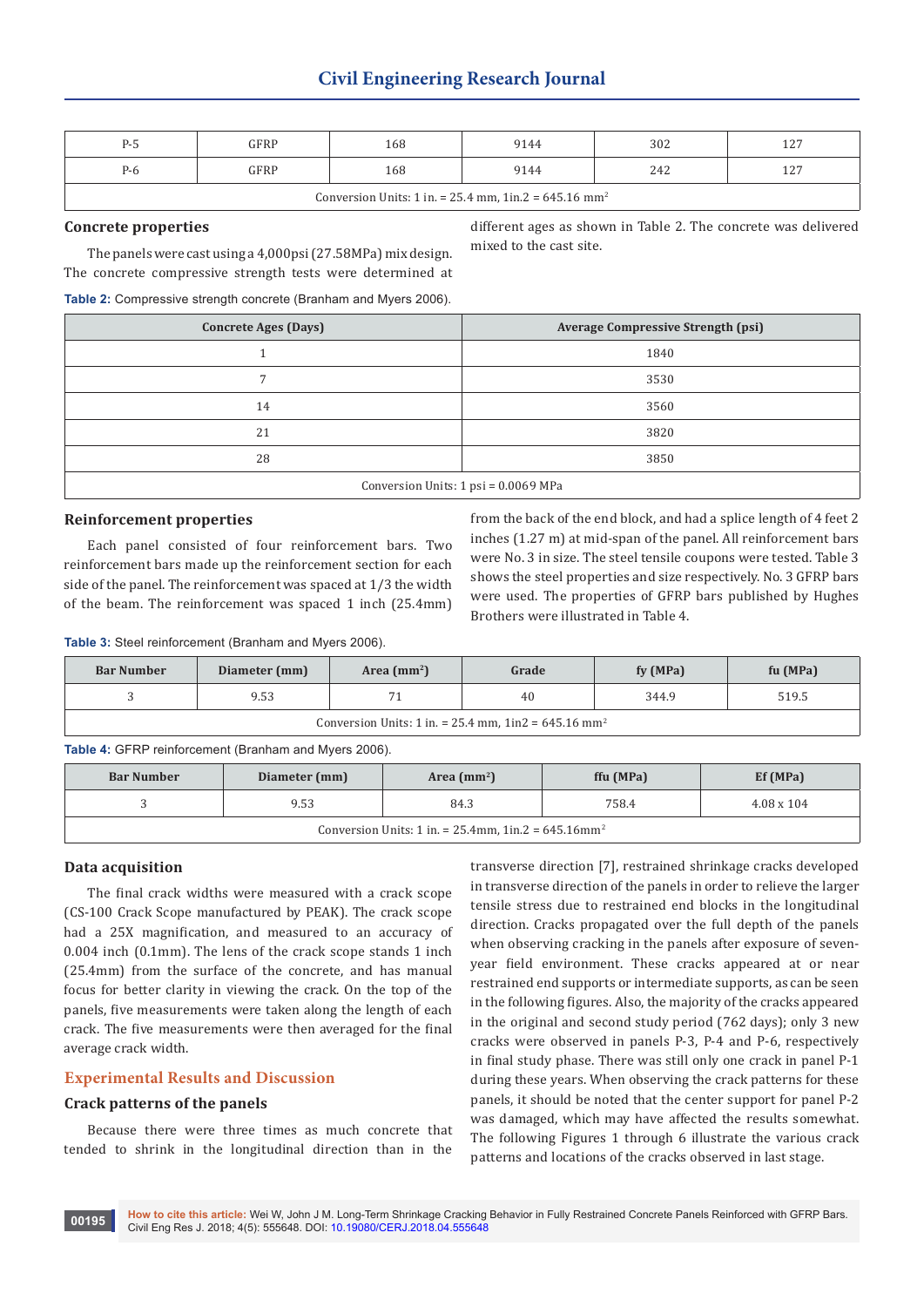



1991) How to cite this article: Wei W, John J M. Long-Term Shrinkage Cracking Behavior in Fully Restrained Concrete Panels Reinforced with GFRP Bars.<br>Civil Eng Res J. 2018; 4(5): 555648. DOI: [10.19080/CERJ.2018.04.55564](http://dx.doi.org/10.19080/CERJ.2018.04.555648)8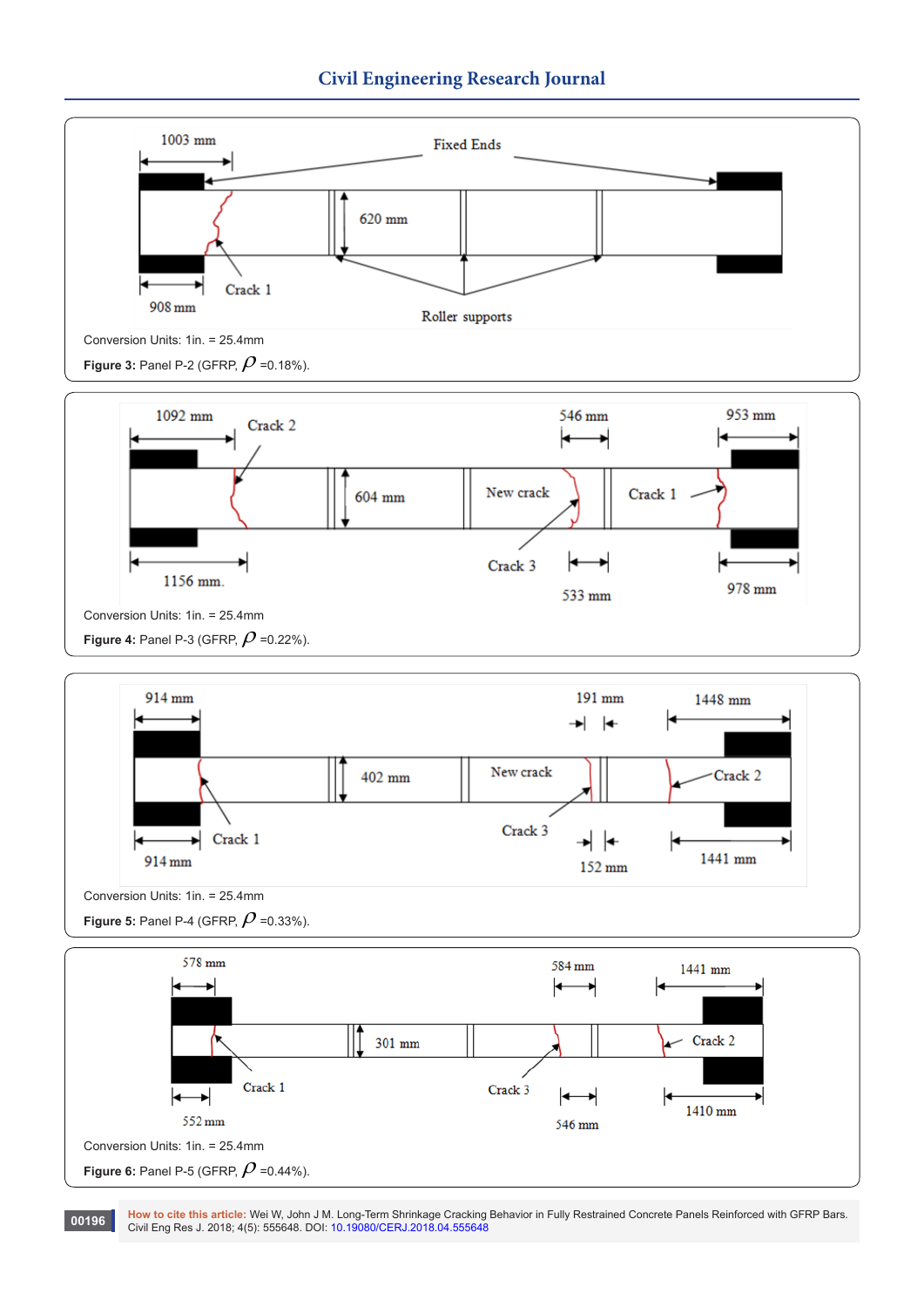Because this study involved GFRP reinforced concrete panels at the secondary reinforcement level (low levels of reinforcement), the GFRP bars on panels 2 through 6 were subjected to sustained stress levels throughout the exposure conditioning due to the dead load weight of the panels. The maximum positive and negative moments due to self-weight of concrete and predicted cracking moments of these panels are illustrated in Table 5. The distributed moment and shear stresses were maximum values at the restrained concrete supports and interior roller supports on these panels, the maximum tensile stresses occurred at the interior and exterior supports, and were equal. In addition, axial restraining forces  $N(t)$  induced by the restrained shrinkage and temperature changes of these concrete panels caused the highest level of tensile stress at the exterior support of the panel. This could explain that all six of the tested panels cracked at or near the exterior and interior supports.

From Table 5, it should be noted that self-weight of these GFRP panels cannot alone induce cracking of concrete because the cracking moments are greater than the maximum moments caused by self-weight. It can be concluded that these panels were not subjected to significant bending in which restraint was provided to the longitudinal movement induced by shrinkage and temperature changes. In general, these cracks are called direct tension cracks because they were induced by axial tension force rather than flexural tension. Restrained drying shrinkage, therefore, was a major factor inducing cracking of these panels. When the concrete panels shrank, the axial tensile restraining forces developed with time. As a result, cracks formed in these concrete panels due to restraint of end concrete blocks that restrained free volumetric changes of the panels when the concrete stress caused by  $N(t)$  at a particular cross section first reached the direct tensile strength of concrete.

| <b>GFRP Panel</b>                                      | Max. Negative Moment (N-m) | Max. Positive Moment (N-m) | <b>Cracking Moment (N-m)</b> |  |  |  |
|--------------------------------------------------------|----------------------------|----------------------------|------------------------------|--|--|--|
| Panel 2                                                | $-960.9$                   | 480.4                      | 6,362.00                     |  |  |  |
| Panel 3                                                | $-786.3$                   | 393.1                      | 5,205.30                     |  |  |  |
| Panel 4                                                | $-524.1$                   | 262.1                      | 3,470.20                     |  |  |  |
| Panel 5                                                | $-393.1$                   | 196.6                      | 2,593.90                     |  |  |  |
| Panel 6                                                | $-314.3$                   | 157.2                      | 2,083.40                     |  |  |  |
| Conversion Units: 1in. = $25.4$ mm; 1 lb. = $0.454$ kg |                            |                            |                              |  |  |  |

**Table 5:** Sustained maximum moments due to self-weight and cracking moments.

## **Crack widths and changes over time**

During the initial study period, the first sign of cracking observed was at 13 days. There were four panels (panels P-2, P-4, P-5, and P-6) that cracked 13 days after casting. Each panel appeared one crack that extended the full width of the panel and propagated over the full depth of the panel. The crack widths were 0.0085 inch (2.159mm), 0.0046 inch (001684mm), 0.00197 inch (0.05004mm), and 0.00197 inch (0.05004mm) respectively. The crack in panel P-1 (Steel,  $\rho$ =0.18%) was first observed 28 days after casting and measured 0.000656 inch (0.01666mm) in width. The first crack in panel P-3 was observed 19 days after casting. This crack width was 0.00394 inch. Panel P- 6 developed a second crack at 64 days on the opposite side of the first crack. This second crack in P-6 measured 0.00197 inch (0.05004mm). A second crack was observed in panel P-3 at 203 days from casting. This crack had a width of 0.00197 inch (0.05004mm). At 203 days a second crack was also observed in panel P-5, the width was 0.00197 inch (0.05004mm) in width. This second crack in panel P-5 was on the opposite side of its first crack [2].

During the second study period (at 762 days), two new cracks in panel P-2 were observed at second intermediate roller support and near right fixed end block, respectively. Panel P-4 appeared a new crack that was closed to left exterior support. Panel P-5 developed a new crack near the third intermediate roller restraint. There were no new cracks in other panels.

Average crack widths of these panels in this stage were greater than those in the first phase study. The maximum average crack width was 0.0237 inch (0.602mm) that was observed in panel P-2. The minimum average crack was observed in panel P-5, the crack width was 0.0053 inch (0.135mm), as illustrated in Table 6. During the original study period, crack measurements ranged in width from 0.00026 inch (0.0066mm) to 0.0085 inch (0.216mm). Crack widths for the second study period ranged from 0.004 inch (0.102mm) to 0.039 inch (0.991mm), a 93.3% and 78.3% increase from the original minimum and maximum, respectively [9].

During the final observation, the average crack widths for panels P-1 through P-6 were higher than the values measured in the second study period. The maximum average crack was formed in panel P-2, the width was 0.0587 inch (1.491mm). Panel P-5 appeared the minimum average crack of 0.0289 inch (0.734mm). Table 6 illustrates the ultimate average crack widths and crack numbers in different study period.

Panel P-1 (Steel, width = 620mm) appears a relatively small final crack width when comparing these results for these six panels, as shown in Table 6-8. Due to higher stiffness of steel reinforcing bars than GFRP reinforcement, higher internal tensile stresses in panel P-1 will develop due to internal restraint against concrete shrinkage or temperature variations, which leads to a relatively small ultimate average crack width in panel P-1. At the same time, panel P-2 illustrates the maximum average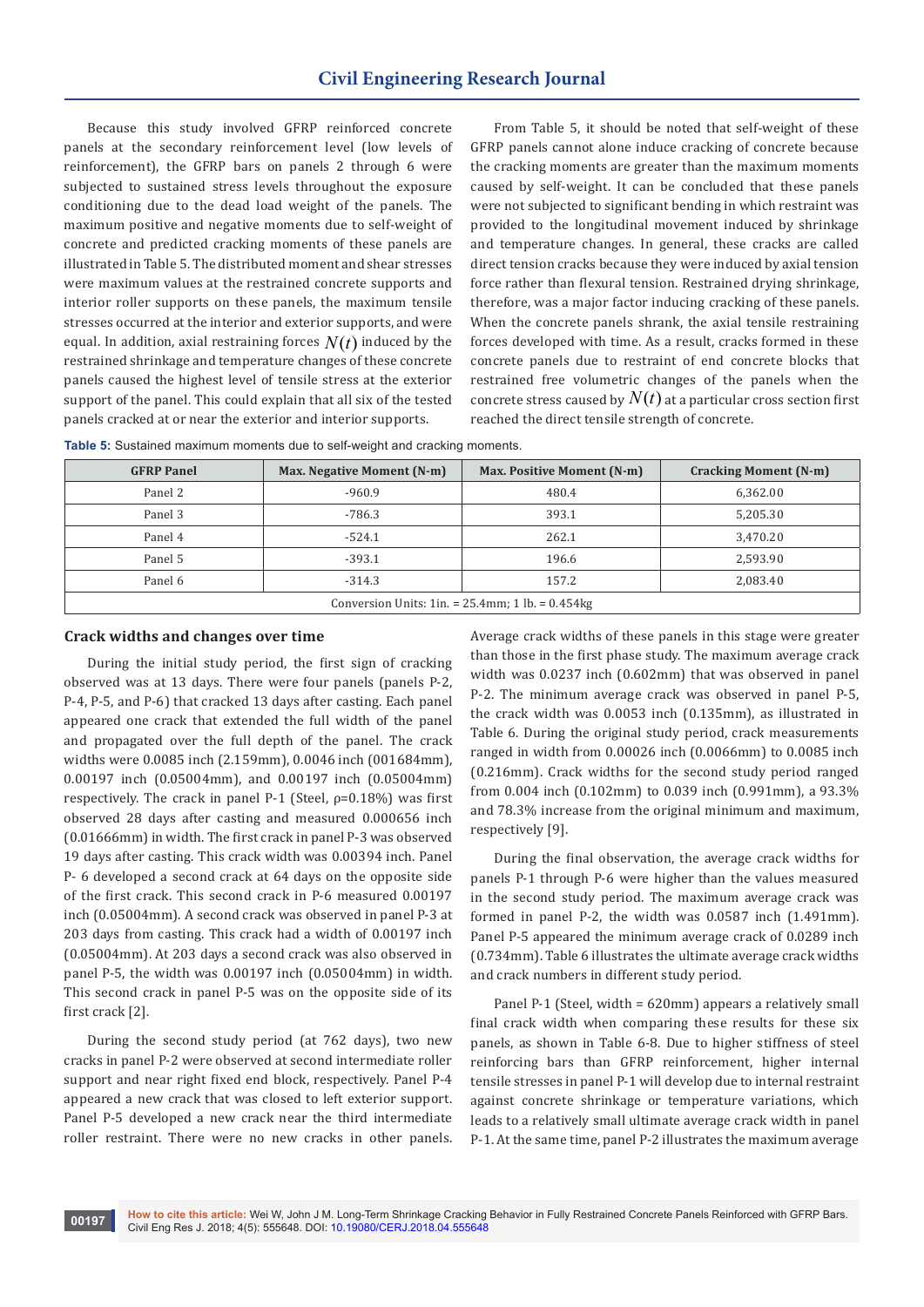crack width comparing with those results of panels P-3, P-4, P-5, and P-6. The reason is that the dimension for panel P-2 is the biggest, and the reinforcement ratio of this panel is the smallest than those counterparts of the other GFRP panels.

**Table 6:** Average Crack Width and Crack Numbers at Different Time.

| Panel                                 | At 203 Days              |                |                          | At 762 Days    | <b>At 2400 Days</b>      |           |  |
|---------------------------------------|--------------------------|----------------|--------------------------|----------------|--------------------------|-----------|--|
|                                       | Ave. Crack Width<br>(mm) | Crack No.      | Ave. Crack Width<br>(mm) | Crack No.      | Ave. Crack Width<br>(mm) | Crack No. |  |
| $P-1$                                 | 0.05                     | 1              | 0.193                    |                | 0.782                    |           |  |
| $P-2$                                 | 0.1                      | 1              | 0.602                    | 3              | 1.491                    | 3         |  |
| $P-3$                                 | 0.075                    | $\overline{2}$ | 0.178                    | 2              | 0.889                    | 3         |  |
| $P-4$                                 | 0.083                    | $\mathbf{1}$   | 0.188                    | $\overline{2}$ | 0.892                    | 3         |  |
| $P-5$                                 | 0.075                    | $\overline{2}$ | 0.135                    | 3              | 0.734                    | 3         |  |
| $P-6$                                 | 0.067                    | 2              | 0.168                    | 2              | 0.907                    | 3         |  |
| Conversion Units: $1$ in. $= 25.4$ mm |                          |                |                          |                |                          |           |  |

**Table 7:** Maximum Crack Widths at Different Time (mm).

| Panel                               | $1-203$ (day) | 762 (day) | 2400 (day) |  |  |
|-------------------------------------|---------------|-----------|------------|--|--|
| $P-1$                               | 0.0668        | 0.406     | 0.991      |  |  |
| $P-2$                               | 0.217         | 0.991     | 2.21       |  |  |
| $P-3$                               | 0.133         | 0.305     | 1.702      |  |  |
| $P-4$                               | 0.15          | 0.305     | 1.397      |  |  |
| $P-5$                               | 0.133         | 0.254     | 1.092      |  |  |
| P-6                                 | 0.117         | 0.254     | 1.854      |  |  |
| Conversion Units: $1$ in. = 25.4 mm |               |           |            |  |  |

**Table 8:** Values used to predict average crack spacing and final average crack width.

| Panel | $L$ (mm) | $t$ (mm) | Ac<br>(mm2) | ff(MPa) | $db$ (mm) | Af(mm2) | Ec(MPa) | Ef(MPa) | f'MPa | $f^*$ | $e * sh$         |
|-------|----------|----------|-------------|---------|-----------|---------|---------|---------|-------|-------|------------------|
| $P-2$ | 9144     | 127      | 93677       | 758.4   | 9.5       | 168.7   | 24856   | 40817   | 26.6  | 1.585 | $-5.10x10-$<br>4 |
| $P-3$ | 9144     | 127      | 76645       | 758.4   | 9.5       | 168.7   | 24856   | 40817   | 26.6  | 1.602 | $-5.15x10-$<br>4 |
| $P-4$ | 9144     | 127      | 51097       | 758.4   | 9.5       | 168.7   | 24856   | 40817   | 26.6  | 1.641 | $-5.25x10-$<br>4 |
| $P-5$ | 9144     | 127      | 38323       | 758.4   | 9.5       | 168.7   | 24856   | 40817   | 26.6  | 1.678 | $-5.33x10-$<br>4 |
| P-6   | 9144     | 127      | 30677       | 758.4   | 9.5       | 168.7   | 24856   | 40817   | 26.6  | 1.712 | $-5.41x10-$<br>4 |

The maximum crack widths measured for panels P-1 through P-6 in the initial (at 203 days), second (at 762 days) and final studies (at 2400 days) are shown in Table 7. Figure 8 & 9 illustrate the comparisons of the final average crack widths and maximum crack widths from panel P-1 to panel P-6 at the different stages of inspection.

From Tables 6 & 7, panel P-1 (steel,  $=0.18\%$ ) shows the final average and maximum crack widths increase of 1463% and 1383% from original measurement to ultimate value respectively. The final average and maximum crack widths in panel P-2 (GFRP, =0.18%) have increased 1390% and 920%

in ultimate study stage respectively. Panel P-3 (GFRP, =0.22%) has an average crack width 1086% and a maximum crack width 1176% when comparing ultimate measurement with initial result. Panel P-4 (GFRP, =0.33%) illustrates the ultimate average crack and maximum cracking value have increased 970% and 831% respectively. The increases of the final average and maximum crack width in panel P-5 (GFRP, =0.44%) are 880% and 719% respectively. Average crack width in panel P-6 (GFRP, =0.55%) has increased 1257%, and the maximum crack width increases 1490% in final measurement. Therefore, it can be concluded that the rate of crack width development is the lowest in panel P-5.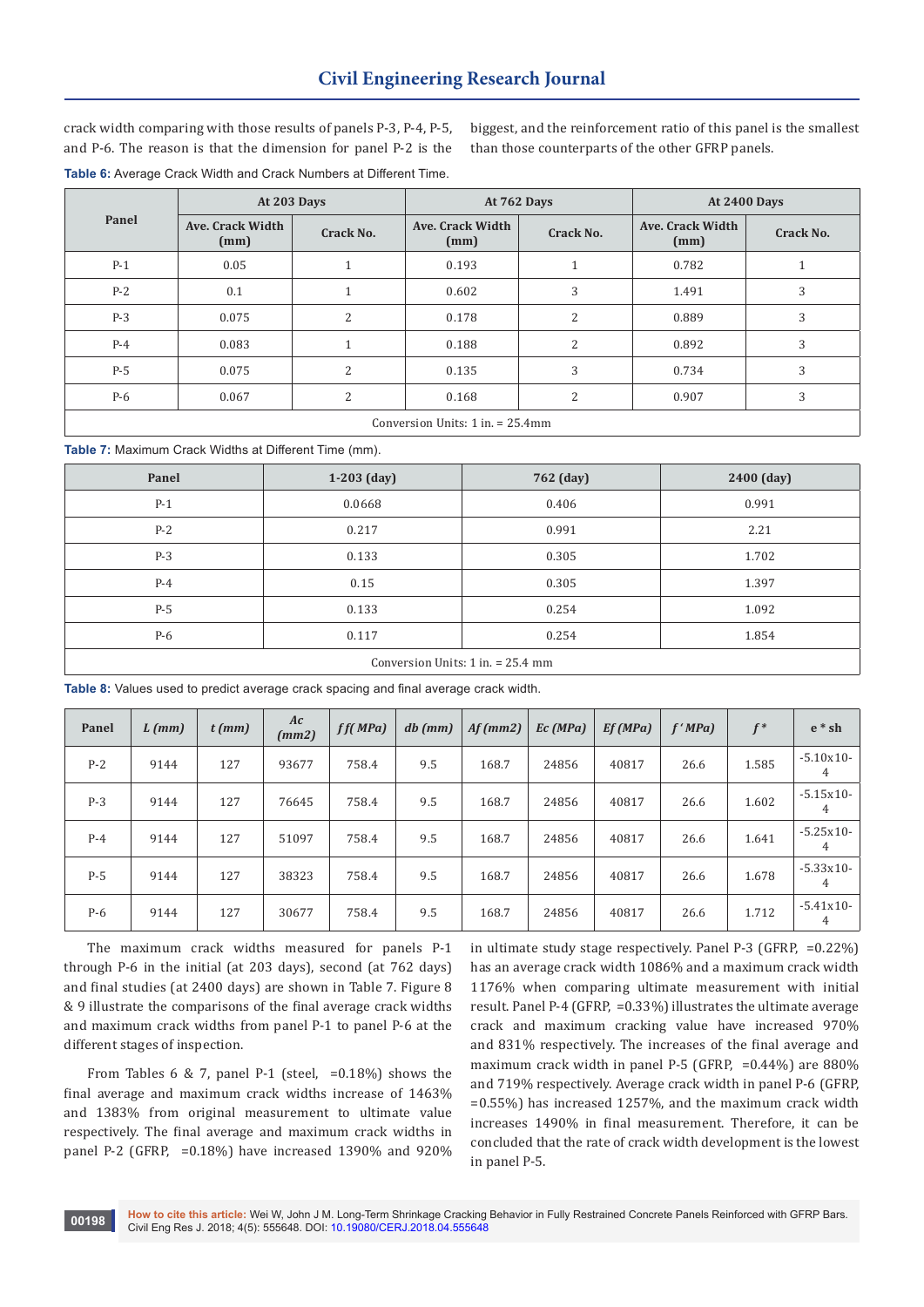





1999 How to cite this article: Wei W, John J M. Long-Term Shrinkage Cracking Behavior in Fully Restrained Concrete Panels Reinforced with GFRP Bars.<br>Civil Eng Res J. 2018; 4(5): 555648. DOI: [10.19080/CERJ.2018.04.55564](http://dx.doi.org/10.19080/CERJ.2018.04.555648)8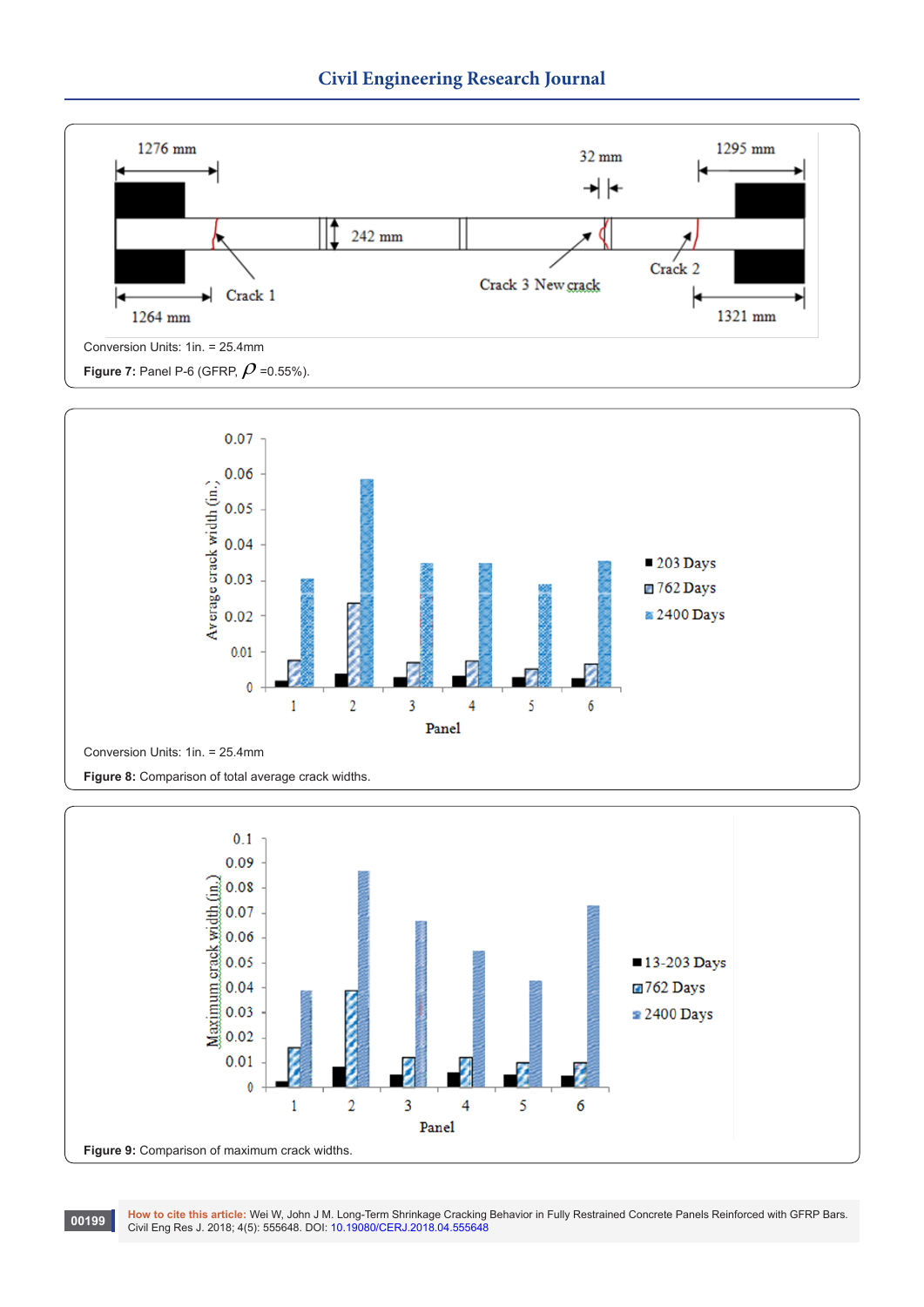According to the Figure 7 through 8, the final average crack width and maximum crack width are the smallest in panel P-5 (GFRP,  $\rho$  = 0.44%) at 2400 days when the panels are reinforced with GFRP bars. This can illustrate that the reinforcement ratio of panel P-5 may be a reasonable shrinkage and temperature one.

In addition, it should be noted that crack widths increase constantly with time. It may be explained (1). GFRP bars are susceptible to attack under exposures to moisture, alkaline solutions and elevated temperature. In addition, it is well known that the coefficients of thermal expansion (CTE) of FRP bars are different in the longitudinal and transverse directions. The longitudinal CTE, depending on fibers, is lower than that of concrete, while the transverse CTE, depending on matrix, is about 3-6 times larger than that of concrete [22]. GFRP can experience an expansion of 4-6 times greater than that of concrete in the transverse direction due to temperature variations. As a result, an increase in temperature produces bursting stresses within the concrete surrounding the reinforcement, which may cause splitting cracks or de-bonding of bars from concrete. This fact involves a degradation of the bond between concrete and reinforcement, affecting the structural response [23]. Moreover, under freezing-thawing cycles, ice formation at the interface between FRP and concrete leads to further loss of the FRP bond to concrete and increase existing crack width under sustained loads [24]. Additionally, volume changes may result in material fatigue and de-bonding of reinforcement due to repetitive shrinkage and swelling when the concrete surrounding GFRP bars subject to wetting-drying conditions in the vicinity of the main crack [25,26]. These appear as micro-cracks generally naked to the eye. Their stiffness will decrease greatly. In addition, cracks are the easiest location for moisture and aggressive chemicals to accelerate the deterioration of reinforcement as well as to reduce the service life of concrete structures [21]. The cracks on the panels extended through the height and width of the panels. This creates more exposed surface areas leading to increased shrinkage and creep over several years. Therefore, the crack width will be bigger and bigger with time. (2). The fixedfixed end supports of these panels, which provide the restraint to shrinkage, are not immovable, but are adjacent parts of the structure that are themselves prone to shrinkage. If the exterior supports of the panels produce a relative movement, at the same time, these panels also create drying shrinkage that is restrained by exterior supports. As a result, the crack width increases gradually. (3). Due to the self-weight (sustained load) of these panels, which cannot be ignored even if flexural cracking cannot be induced by self-weight directly because of the larger cracking moment compared to moments caused by self-weight for these panels; the moment and shear stresses are maximum values at the exterior restrained supports and interior roller supports on these panels that can also contribute.

#### **Theoretical versus experimental results**

There are limited studies that predict cracking characteristics especially long-term cracking behaviors including average crack width and average crack spacing of fully restrained concrete deck slabs reinforced with GFRP bars, and stress distribution in reinforcing bars at cracking locations due to restrained drying shrinkage. Gilbert [1] analyzed shrinkage cracking characteristics of a direct tension concrete member reinforced with steel bars that were fully restrained and developed theoretical formulas to estimate the crack spacing and final average width of fully restrained concrete slab by using equations (1), (2), (3), and (4)

$$
S_0 = \frac{d_b}{10\rho} \tag{1}
$$

where  $S_0$  is that stresses in concrete and reinforcing bars are no longer affected directly by the presence of this crack,  $d<sub>b</sub>$  is the bar diameter,  $\rho$  is the reinforcement ratio. The final tensile force,  $N(\infty)$  due to shrinkage and temperature changes was given by

$$
N(\infty) = -\frac{n^* A_s}{C_2} (\sigma_{av} + \varepsilon_{sh}^* E_e^*)
$$
 (2)

Where  $n^* = E_s/E_e^*$ ,  $A_s$  is the area of reinforcement,  $\sigma_{av}$  is estimate of the average concrete stress in the period after first cracking,  $(\sigma_{c1} + f_t)/2$ ,  $\sigma_{c1}$  is concrete stress away from the crack when occurring first crack,  $N_{\alpha}(1+C_1)/A_c$ ,  $C_1 = 2s_0/(3L-2s_0)$ ,  $L$  is the length of member,  $f_t$  is the tensile strength of concrete,  $\varepsilon_{\scriptscriptstyle sh}^*$  is the final shrinkage strain,  $E_{e}^{*}$  is final effective modulus for concrete,  $E/(1+\phi^*)$ ,  $\phi^*$  is the final creep coefficient,  $C_2 = 2s_0/(3L-2s_0)$ , *S* is crack spacing by expressed as

$$
s \le \frac{2s_0(1+\xi)}{3\xi}
$$
\n
$$
\text{where } \xi = \frac{-n^* \rho(\sigma_{av} + \varepsilon_{sh}^* E_{\varepsilon}^*)}{n^* \rho(\sigma_{av} + \varepsilon_{sh}^* E_{\varepsilon}^*) + f_t}
$$
\n
$$
w = -\left[\frac{\sigma_{\varepsilon l}^*}{E_{\varepsilon}^*} \left(s - \frac{2}{3} s_0\right) + \varepsilon_{sh}^* S\right]
$$
\n
$$
(4)
$$

 $\frac{c1}{c_e^*}$   $\left(s-\frac{2}{3}S_0\right)+\varepsilon_{sh}^*$ where *W* is the final average crack width,  $\sigma_{c1}^*$  is final concrete stress away from the crack,  $N(\infty)(1+C_1)/A_c \leq f_t$ .

In this model, the longitudinal movement of reinforced concrete member that is caused by changes of temperature and drying shrinkage of concrete is restrained by fully fixedfixed end supports. These equations were proposed by Gilbert based on concrete slab reinforced with steel bars. Some factors, therefore, should be investigated and modified for FRPreinforced members. Ghatefar et al. [20,21] studied early-age restrained shrinkage cracking of concrete deck slabs reinforced with GFRP bars. They modified the coefficient of  $S_0$  that was used by Gilbert's model on each side of the crack. Finally, they predicted reasonably average crack spacing and crack width by using the modified  $S_0$  and Gilbert's model. In this paper, the Gilbert's model was used. The coefficients for  $S_0$  and  $S$  were modified and calibrated according to the experimental results. In order to evaluate the average crack width and cracking spacing for each panel by using Gilbert analytical model, ACI 209.2R-08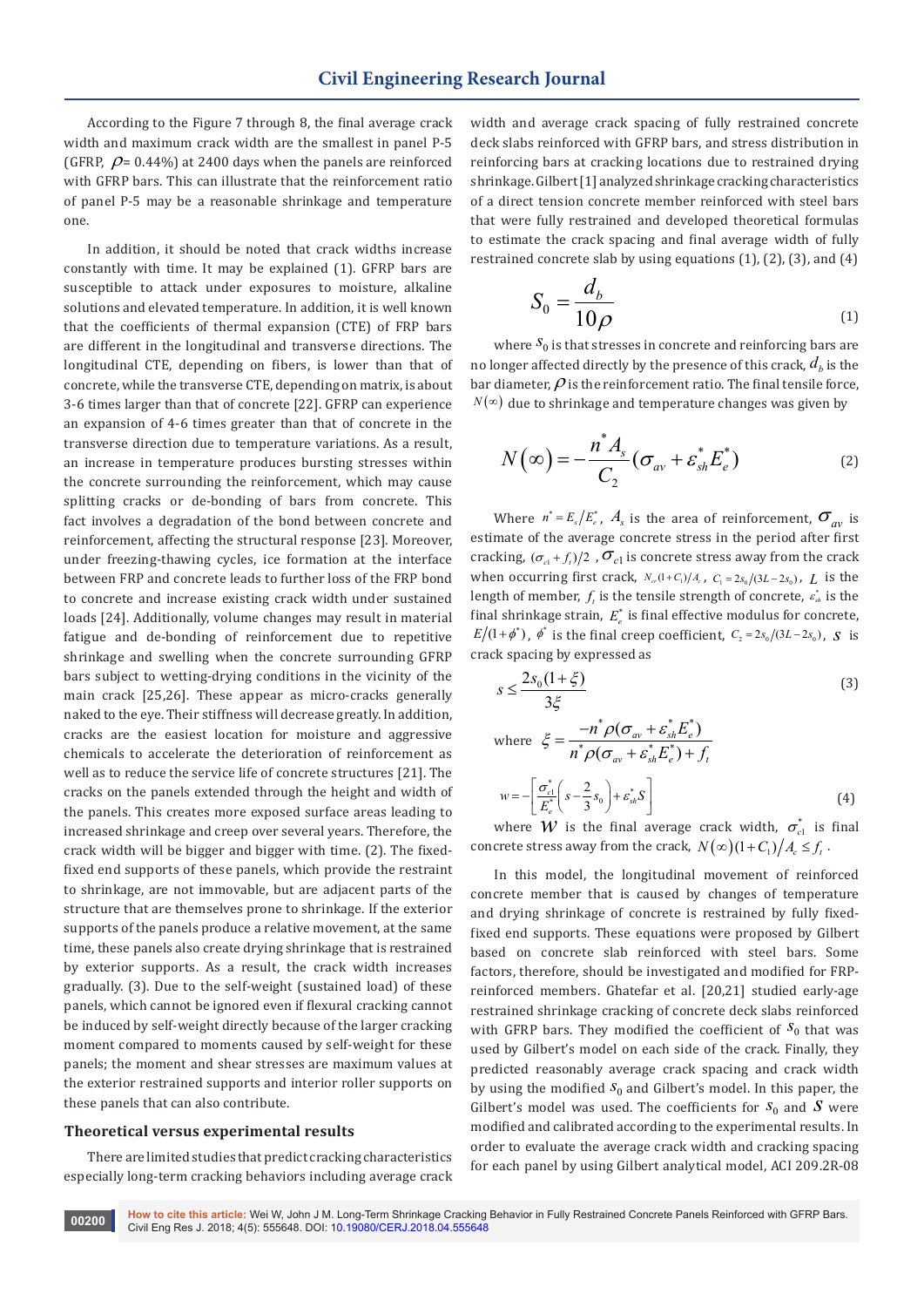[27] guideline was used to determine ultimate shrinkage strain  $(\varepsilon_{sh}^*)$  and ultimate creep coefficient  $(\phi^*)$ . Table 8 illustrates the parameters that were used to predict the final average crack width and average crack spacing.

At the crack location, the reinforcing bars completely carried the direct tension force due to shrinkage and temperature changes because crack that extended the full width of the panel and propagated over the full depth of the panel. The distance  $S_{0}$ , over which the concrete and reinforcing bars stresses vary considerably in the region adjacent to the crack, needs to be known. It was proposed originally by Favre et al. [28] for a concrete member reinforced with deformed steel bars or welded wire mesh. Nejadi and Gilbert [5] found that  $S_0$  may be calculated using Eq. (1) at first cracking. However, this value of s0 should be multiplied by a coefficient of 1.33 for final or longterm calculation. Ghatefar et al. [20] revised this coefficient. It was varied from 0.1 to 1.6 in 0.1 increments until a reasonable agreement. They obtained a coefficient of 0.8.

Two coefficients of 1.33 and 0.8 that were considered as the coefficient value for  $S_0$  in this paper resulted in substantial differences between experimental results and theoretical calculations. The value, therefore, was adjusted from 0.1 to 1.0 in 0.01 increments for each panel. However, it was noted that average cracking spacing for each panel caused still high inconsistency between experimental and analytical results. The coefficient values for  $S_0$  and s were varied simultaneously from 0.1 to 1.0 in 0.01 increments until relatively small errors were obtained. These adjusted values were regressed to obtain the regression equations for and s. It was concluded that these equations were related to reinforcement ratios of each panel. The regression equation of coefficient value  $\alpha$  for  $s_0$  was expressed as:

$$
\alpha = \frac{1}{-993.4\rho + 6.708}
$$
 (5)

where  $\alpha$  is coefficient of  $S_0$ ,  $\rho$  is reinforcement ratio. It was found that coefficient value  $(\beta)$  for s kept a constant of value of 0.95, which yielded reasonable agreement between experimental results and theoretical predictions, when the reinforcement ratios of these panels was equal to or more than 0.0044. Therefore, The regression equation of coefficient value (  $\beta$ ) of panels P-2, P-3, P-4, and P-5 for was given by:

$$
\beta = 232.04 \rho - 0.0746\tag{6}
$$

where  $\beta$  is coefficient of s. This value for panel P-6 was 0.95. Table 9 illustrates the coefficients of each panel that were adjusted and regressed for  $S_0$  and  $\boldsymbol{S}$ .

Table 10 provides a comparison between the final crack width calculated by using the coefficients of  $\alpha$  and  $\beta$  and final average crack width measured in ultimate study period. Average crack spacing using  $\beta$  adjusted is illustrated Table 11. Table 10

shows that the measured crack widths due to shrinkage and temperature changes for panel P-2, P-4, P-5, and P-6 agree with the values of theoretical prediction based on Gilbert's model [1] with an error that is less than 25% error except panel P-3. The difference between experimental and analytical values of crack width for panel P-3 may be resulted from an error of measurement or a contingency because there is only one panel for each type of panels. Comparisons between the experimental data and results predicted by theoretical model for average crack spacing of these panels are illustrated in Table 11. The measured average crack spacing for each panel agrees with the value of analytical model with the largest error of 22%.

| Panel | $\mathcal D$ | <b>Coefficient</b><br>for s <sub>0</sub> | $\alpha$ | Coefficient<br>for s | $\beta$ |
|-------|--------------|------------------------------------------|----------|----------------------|---------|
| $P-2$ | 0.0018       | 0.2                                      | 0.203    | 0.34                 | 0.343   |
| $P-3$ | 0.0022       | 0.21                                     | 0.221    | 0.44                 | 0.436   |
| $P-4$ | 0.0033       | 0.28                                     | 0.292    | 0.69                 | 0.691   |
| $P-5$ | 0.0044       | 0.45                                     | 0.428    | 0.95                 | 0.95    |
| P-6   | 0.0055       | 0.8                                      | 0.804    | 0.95                 | 0.95    |

**Table 10:** Final average crack widths.

|                      | $P-2$ | $P-3$ | $P-4$ | $P-5$ | $P-6$ |
|----------------------|-------|-------|-------|-------|-------|
| Theoretical<br>(mm)  | 1.85  | 1.28  | 0.99  | 0.82  | 0.97  |
| Experimental<br>(mm) | 1.49  | 0.89  | 0.89  | 0.73  | 0.91  |
| Percentage<br>(%)    | 24.17 | 43.62 | 11.29 | 10.94 | 6.43  |

**Table 11:** Average crack spacing.

|                      | $P-2$ | $P-3$ | $P-4$ | $P-5$ | $P-6$ |
|----------------------|-------|-------|-------|-------|-------|
| Theoretical<br>(cm)  | 361   | 344   | 339   | 387   | 446   |
| Experimental<br>(cm) | 449   | 441   | 431   | 448   | 419   |
| Percentage<br>(%)    | 19.62 | 22.07 | 21.24 | 13.5  | 6.43  |

## **Conclusion**

The main purpose of this study was to investigate longterm shrinkage cracking behavior in fully restrained concrete panels reinforced with GFRP bars. One reinforced concrete panel and five GFRP panels with end-restrained supports were experimented under field environment in Rolla, Missouri for seven years (2400 days). Gilbert's model that was initially proposed for concrete members reinforced with steel bars was applied to GFRP concrete panels to estimate crack behavior. Suggested modifications to the two coefficients for s0 and s were proposed for GFRP panels. According to experimental data and theoretical predictions in this research, the following conclusions can be drawn:

a. As axial restraining forces induced by the restrained shrinkage and temperature changes of these concrete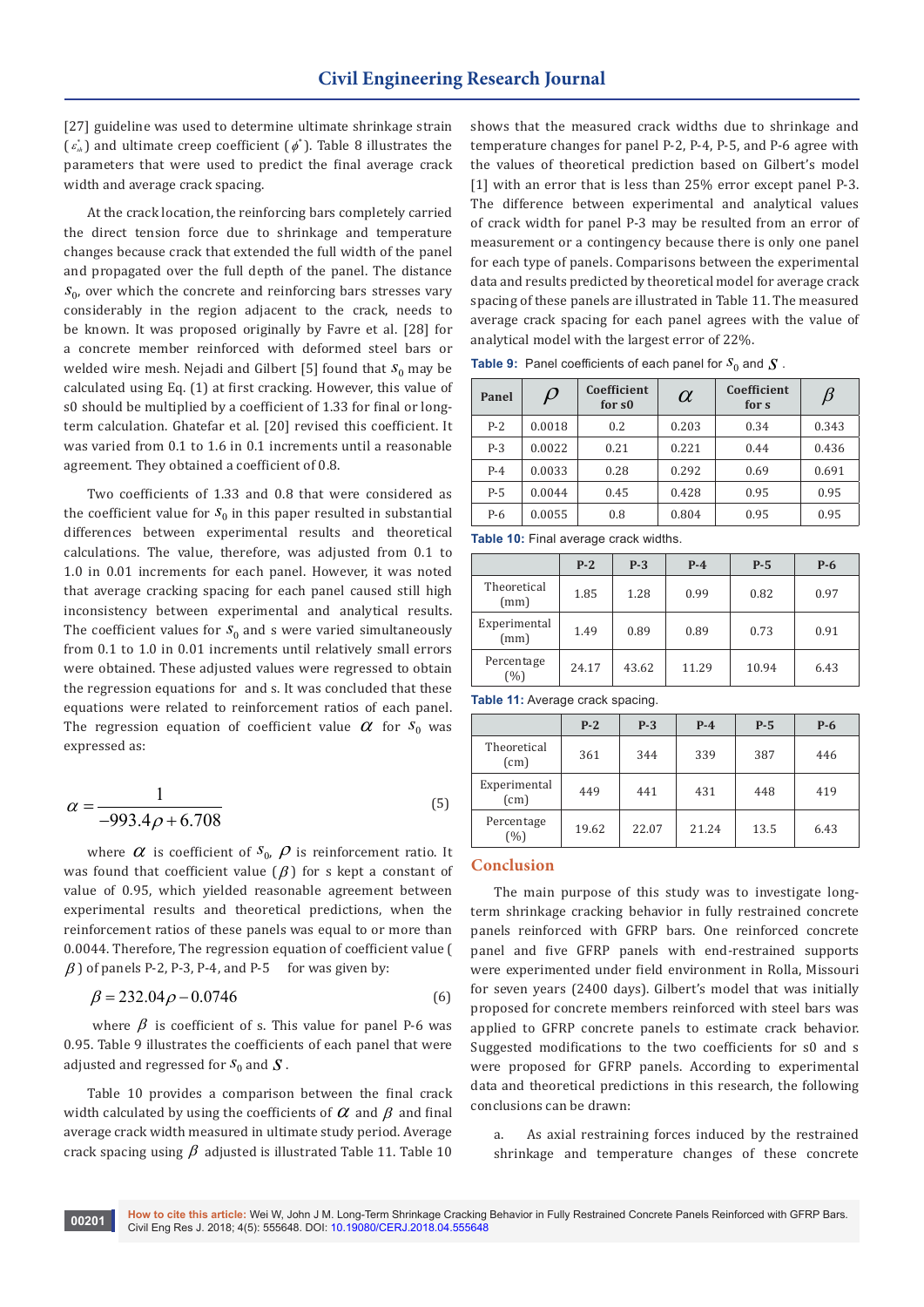panels caused the highest level of tensile stress at the exterior support of the panel; in addition, the distributed moment and shear stresses were maximum values at the restrained concrete supports and interior roller supports on these panels. The cracks appeared at or near exterior or intermediate supports. When comparing the cracking moments with maximum positive and negative moments caused by self-weight for these panels as illustrated in Table 5, the cracking moments were greater. The restrained shrinkage, therefore, should be a major factor to induce crack for each panel.

b. Panel P-5 was observed that the average and maximum crack width increased 880% and 719% respectively when comparing with the results of original measurement. These increasing percentages of panels P-5 are the lowest among the GFRP panels.

c. When comparing the measured average shrinkage crack width and cracking spacing for each GFRP panel with the results that were calculated by using Gilbert modified analytical model, the errors for average crack width and cracking spacing were within 22% respectively. This was accomplished by modifying the coefficients of s0 and s that were related to reinforcement ratio of GFRP panel. However, the coefficient for s should be 0.95 after reinforcement ratio reached 0.0044. The error is comparable to the error found by both Gilbert (steel reinforced RC) and Ghatefar et al. (GFRP reinforced RC) in their early-age studies, however, this work was undertaken over a much longer seven year period of study and presents refined factors for later-age cracking using GFRP reinforcment.

## **References**

- 1. [Gilbert RI \(1992\) Shrinkage cracking in fully restrained concrete](https://www.concrete.org/publications/internationalconcreteabstractsportal/m/details/id/2917)  [members. ACI Structural Journal 89\(2\): 141-149.](https://www.concrete.org/publications/internationalconcreteabstractsportal/m/details/id/2917)
- 2. Branham N, Myers JJ (2006) Secondary reinforcement requirements for concrete reinforced with GFRP. Report Number 06-65. University of Missouri-Rolla.
- 3. [American Concrete Institute \(2011\) Building code requirements for](https://www.concrete.org/store/productdetail.aspx?ItemID=31811&Language=English)  [structural concrete and commentary. ACI 318-11, Detroit.](https://www.concrete.org/store/productdetail.aspx?ItemID=31811&Language=English)
- 4. [American Concrete Institute \(2006\) Guide for the Design and](http://www.radyab.co/content/media/article/13.pdf)  [Construction of Concrete Reinforced with FRP Bars. ACI 440.1R-06,](http://www.radyab.co/content/media/article/13.pdf)  [Farmington Hills, MI](http://www.radyab.co/content/media/article/13.pdf).
- 5. [Nejadi S, Gilbert I \(2004\) Shrinkage cracking and crack control in](https://www.concrete.org/publications/internationalconcreteabstractsportal.aspx?m=details&ID=13459)  [restrained reinforced concrete members. ACI Structural Journal](https://www.concrete.org/publications/internationalconcreteabstractsportal.aspx?m=details&ID=13459)  [101\(6\): 840-845](https://www.concrete.org/publications/internationalconcreteabstractsportal.aspx?m=details&ID=13459).
- 6. [Krauss PD, Rogalla EA \(1996\) Transverse cracking in newly](https://trid.trb.org/view/465196)  [constructed bridge decks. NCPRP Rep. No.380, Transportation](https://trid.trb.org/view/465196)  [Research Board Business Office, National Research Council,](https://trid.trb.org/view/465196)  [Washington, DC.](https://trid.trb.org/view/465196)
- 7. [Frosch RJ, Blackman DT, Radabaugh RD \(2003\) Investigation of](https://docs.lib.purdue.edu/jtrp/134/)  [bridge deck cracking in various bridge superstructure systems.](https://docs.lib.purdue.edu/jtrp/134/)  [Joint Transportation Research Program, E-por No: FHWA/IN/JTPP-](https://docs.lib.purdue.edu/jtrp/134/)[2002/25, Indian Depat. Of Transportation and Purdue University,](https://docs.lib.purdue.edu/jtrp/134/)  [West Lafayette, IN.](https://docs.lib.purdue.edu/jtrp/134/)
- 8. ISIS Canada (2006) Durability of fiber reinforced polymers in civil infrastructure. The Canadian Network for Centers of Excellence on Intelligent Sensing for Innovative Structures (ISIS), Durability Monograph, Winnipeg, MB, Canada.
- 9. Golden C, Myers JJ (2007) Investigation of Long-Term Crack Patterns in FRP and Steel Reinforced Concrete Panels. Undergraduate Research. University of Missouri-Rolla.
- 10. Japan Concrete Institute (1999) Technical Committee on Autogenous Shrinkage of Concrete "Committee Report". Autogenous Shrinkage of Concrete. In: Tazawa EE, Spon FN (Eds.), London, p. 1-67.
- 11. Mindess S, Young JF, Darwin D (2003) Concrete (2<sup>nd</sup> edn). Prentice-[Hall, Upper Saddle River, NJ](https://www.svf.stuba.sk/buxus/docs/sjce/2008/2008_4/file6.pdf).
- 12. [Byard BE, Schindler AK, Barnes RW, Rao A \(2010\) Cracking Tendency](https://trrjournalonline.trb.org/doi/abs/10.3141/2164-16)  [of Bridge Deck Concrete. Journal of the Transportation Research](https://trrjournalonline.trb.org/doi/abs/10.3141/2164-16)  [Board 2164: 122-131.](https://trrjournalonline.trb.org/doi/abs/10.3141/2164-16)
- 13. Chen RH, Choi JH (2002) Effects of GFRP reinforcing rebars on shrinkage and thermal stresses in concrete. Proc 15<sup>th</sup> ASCE Engineering Mechanics Conf, Columbia Univ, New York, USA, p. 1-8.
- 14. [Gilbert RI \(2001\) Shrinkage, cracking and deflection the serviceability](http://www.ejse.org/Archives/Fulltext/200101/02/20010102.htm)  [of concrete structures. Electronic Journal of Structural Engineering](http://www.ejse.org/Archives/Fulltext/200101/02/20010102.htm)  [1\(1\): 2-14.](http://www.ejse.org/Archives/Fulltext/200101/02/20010102.htm)
- 15. [Qiao PZ, McLean ID, d Zhang JM \(2010\) Mitigation strategies for](https://www.wsdot.wa.gov/Research/Reports/700/747.1.htm)  [early-age shrinkage cracking in bridge becks. Research Report WA-](https://www.wsdot.wa.gov/Research/Reports/700/747.1.htm)[RD 747.1, Washington State Transportation Center, Washington](https://www.wsdot.wa.gov/Research/Reports/700/747.1.htm)  [State University, Olympia, WA](https://www.wsdot.wa.gov/Research/Reports/700/747.1.htm).
- 16. [Xi Y, Shing B, Xie Z \(2001\) Development of Optimal Concrete Mix](https://www.codot.gov/programs/research/pdfs/2001/bridgedeckmix.pdf)  [Designs for Bridge Decks. Report No. CDOT-DTD-R-2001-11,](https://www.codot.gov/programs/research/pdfs/2001/bridgedeckmix.pdf)  [sponsored by the Colorado Department of Transportation.](https://www.codot.gov/programs/research/pdfs/2001/bridgedeckmix.pdf)
- 17. [Folliard KJ, Smith CA, Sellers JG, Brown MD, Breen JE \(2003\)](http://ctr.utexas.edu/wp-content/uploads/pubs/0_4098_4.pdf)  [Evaluation of Alternative Materials to Control Drying Shrinkage](http://ctr.utexas.edu/wp-content/uploads/pubs/0_4098_4.pdf)  [Cracking in Concrete Bridge Decks. Research Report 0-4098-4,](http://ctr.utexas.edu/wp-content/uploads/pubs/0_4098_4.pdf)  [Center for Transportation Research, University of Texas at Austin,](http://ctr.utexas.edu/wp-content/uploads/pubs/0_4098_4.pdf)  [Austin, TX](http://ctr.utexas.edu/wp-content/uploads/pubs/0_4098_4.pdf).
- 18. [Delatte N, Mack E, Cleary J \(2007\) Evaluation of High Absorptive](https://www.dot.state.oh.us/Divisions/Planning/SPR/Research/reportsandplans/Reports/2007/Materials/134227-FR.pdf)  [Materials to Improve Internal Curing of Low Permeability Concrete.](https://www.dot.state.oh.us/Divisions/Planning/SPR/Research/reportsandplans/Reports/2007/Materials/134227-FR.pdf)  [State Job Number 134227, Final Report, Cleveland State University,](https://www.dot.state.oh.us/Divisions/Planning/SPR/Research/reportsandplans/Reports/2007/Materials/134227-FR.pdf)  [Cleveland, OH](https://www.dot.state.oh.us/Divisions/Planning/SPR/Research/reportsandplans/Reports/2007/Materials/134227-FR.pdf).
- 19. Nejadi S, Gilbert RI (2003) Shrinkage cracking in fully-restrained reinforced concrete members. UNICIV Report, School of Civil and Environmental Engineering, University of New South Wales, Sydney, Australia.
- 20. [Ghatefar A, El-Salakawy E, Bassuoni MT \(2014\) Effect of reinforcement](https://ascelibrary.org/doi/10.1061/%28ASCE%29CC.1943-5614.0000479)  [ratio on transverse early-age cracking of GFRP-RC bridge deck slabs.](https://ascelibrary.org/doi/10.1061/%28ASCE%29CC.1943-5614.0000479)  [Journal of Composites for Construction, ASCE 18\(6\): 1-9](https://ascelibrary.org/doi/10.1061/%28ASCE%29CC.1943-5614.0000479).
- 21. [Ghatefar A, El-Salakawy E, Bassuoni MT \(2015\) Early-age](https://www.sciencedirect.com/science/article/pii/S0958946515300123)  [restrained shrinkage cracking of GFRP-RC bridge deck slabs: Effect](https://www.sciencedirect.com/science/article/pii/S0958946515300123)  [of environmental conditions. Cement and Concrete Composites](https://www.sciencedirect.com/science/article/pii/S0958946515300123)  [64\(2015\): 62- 73.](https://www.sciencedirect.com/science/article/pii/S0958946515300123)
- 22. Gentry TR (1996) Thermal compatibility of plastic composite reinforcement and concrete. Advanced composite materials in bridges and structures. Montreal, Que.: Canadian Society for Civil Engineering, pp. 149-156.
- 23. [Tepfers R \(1979\) Cracking of concrete cover along anchored](https://www.icevirtuallibrary.com/doi/10.1680/macr.1979.31.106.3)  [deformed reinforcing bars. Mag Concr Res 31 \(106\): 3-12](https://www.icevirtuallibrary.com/doi/10.1680/macr.1979.31.106.3).
- 24. [Ales J, El-Ragaby A, El-Salakawy E \(2011\) Durability of GFRP bars](https://ascelibrary.org/doi/10.1061/%28ASCE%29CC.1943-5614.0000161)  [bond to concrete under different loading and environmental](https://ascelibrary.org/doi/10.1061/%28ASCE%29CC.1943-5614.0000161)  [conditions. Journal of Composites for Construction, ASCE 15\(3\): 249-](https://ascelibrary.org/doi/10.1061/%28ASCE%29CC.1943-5614.0000161) [269.](https://ascelibrary.org/doi/10.1061/%28ASCE%29CC.1943-5614.0000161)